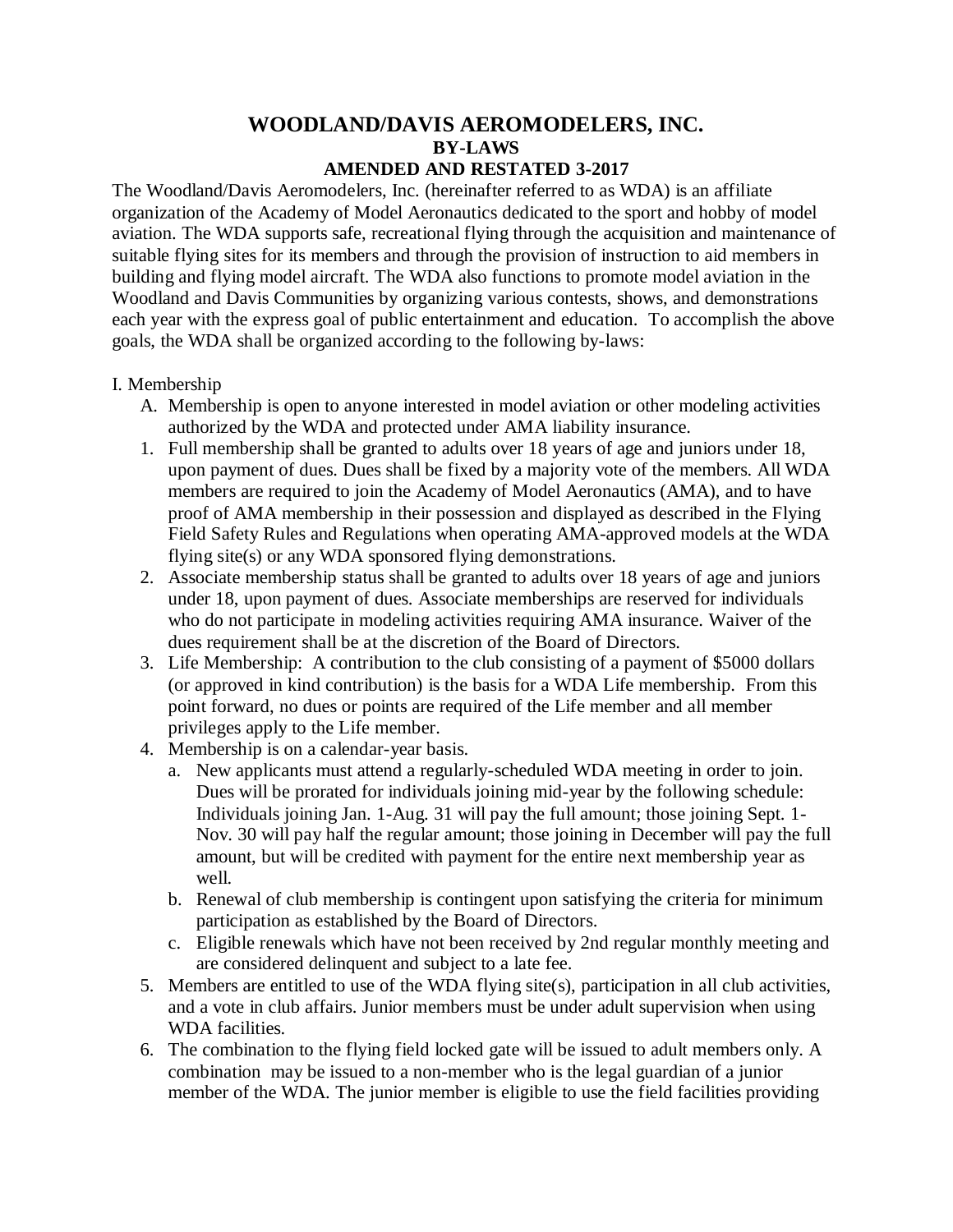they are supervised by either the guardian or an adult member and the junior member holds a current pilot qualification sign off.

- B. Non-member guests may use the WDA-operated flying site(s) under supervision of a WDA member. In the event that a guest is not accompanied by a member/sponsor, they will be entitled to operate models under the supervision of any WDA member present. Guest use of the facility must be in compliance with the following rules:
	- 1. Guests shall show proof of AMA insurance, fill out guest register and abide by all safety and operations rules governing use of the flying site. Guest must display their AMA membership card in plain sight while operating an approved model.
	- 2. Guests will be limited to two uses of WDA facilities in one calendar year, after which time they will be required to join the WDA as active members.
	- 3. Individuals visiting WDA facilities only for the purpose of observing WDA activities, are not subject to any of the above access restrictions.

II. Organization and Conduction of Business.

- A. The WDA shall be governed by four elected officers consisting of a President, Vice President, Secretary, and Treasurer, plus five elected Board members.
	- 1. Officers will be elected at the last regular meeting of the year and will serve for one full calendar year.
	- 2. It is the responsibility of the officers to preside over regular business meetings, to represent the WDA at all city government meetings which have bearing on WDA activities, to handle internal club affairs, to coordinate all activities of the WDA, and to keep the membership informed.
	- 3. In the event that the President is unable to complete a full term, the Vice President shall become President, and if more than four months remain to be served, a special election will be held to select a new Vice President.
	- 4. The Board of Directors will consist of the President, Vice President, Secretary, Treasurer, and five At-Large members.
		- a. The five At-Large members of the Board will serve staggered four-year terms, with one (two) member(s) to be elected each year at the last regular meeting of the year.
		- b. In the event an At-Large member of the Board is unable to complete his/her term, a special election will be held to name a successor who will serve out the balance of the term.
	- 5. The Board of Directors will oversee all WDA activities and can, by a 2/3 vote, overrule a vote of the general membership.
- B. The following committee chairpersons will be appointed each year to facilitate the accomplishment of WDA activities.
	- 1. Field Chair. This individual will oversee construction and maintenance activities at the WDA flying site(s), present by the last meeting of the year projects to be completed in the upcoming year.
	- 2. Head Instructor. This individual will oversee the safe operation of the flight instruction program.
	- 3. Newsletter Editor. This individual will be responsible for the production and distribution of a monthly newsletter.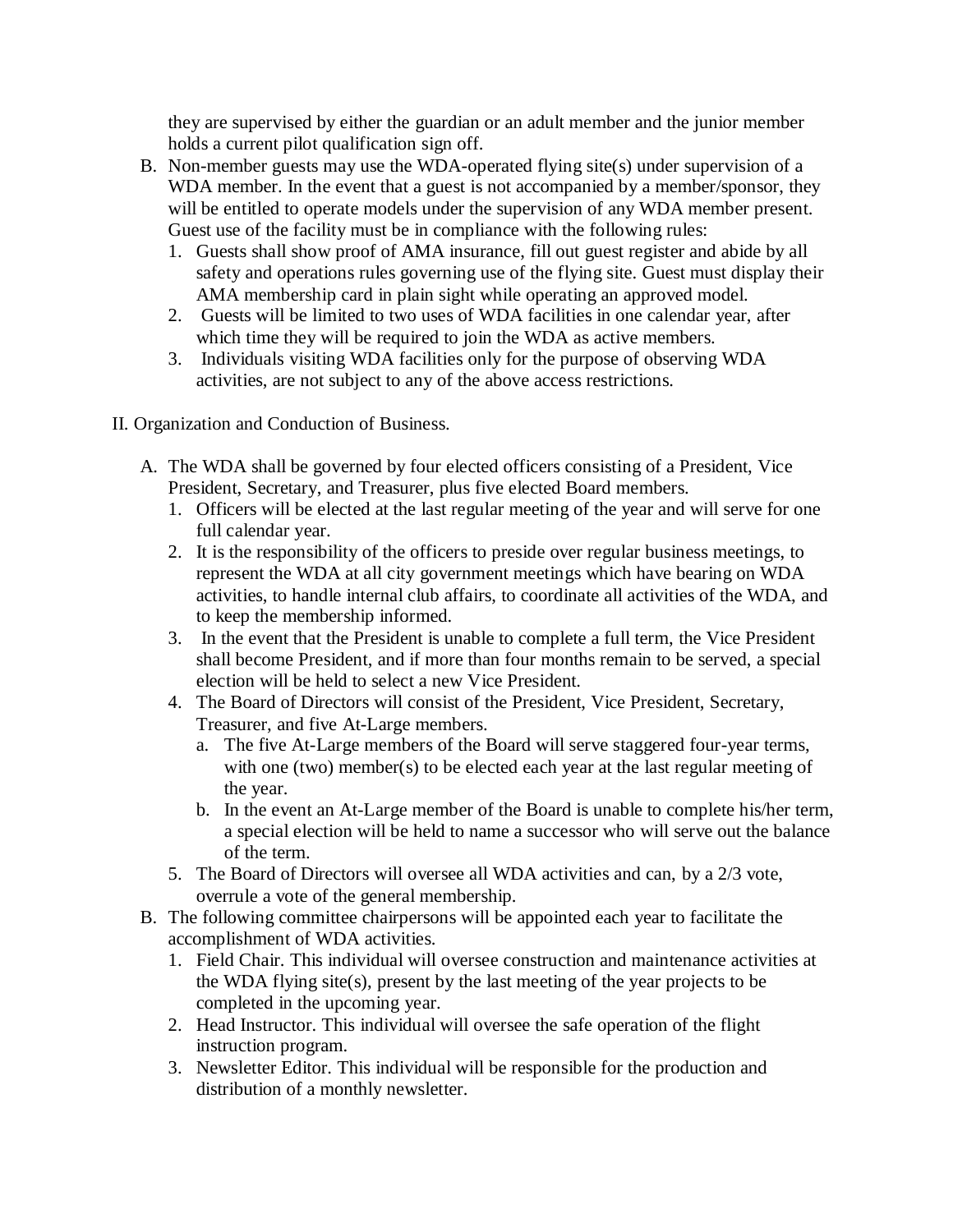- 4. Membership Chair. This individual will be responsible for informing new or potential members about the WDA.
- 5. Field Safety Officer. This individual will oversee and coordinate the Flying Field Safety Rules and Regulations. (All members are considered as safety officers*)*.
- 6. Additional appointments will be made as needed by the President to organize each contest, show or demonstration sponsored by the WDA.

C. Club meetings will be held on a monthly basis.

- 1. A quorum shall consist of 10% of the general membership and two members of the Board of Directors.
- 2. Meetings will be conducted according to Robert's Rules of Order.
- 3. All regular items presented for voting shall require a simple majority of quorum for passage.
- 4. Members unable to attend a business meeting may vote en absenti by contacting one of the WDA officers prior to the meeting.
- 5. Modification of the bylaws will require a 2/3 vote of the Board of Directors.

## III. Finances

The treasury shall keep a double entry accrual accounting system and maintain the club financial status within the codes of the State of California for Non-Profit Organizations. Treasury shall present a monthly balance sheet to Board Members and Officers at the monthly meeting. Budget will be approved by the Board of Directors and presented to the General Members at the March general membership meeting.

- A. The WDA treasury shall consist of all membership dues, cash donations, gifts or other income.
- B. At least once per year, the President shall present the members with a list of priorities for their approval, so that treasury funds can be used to the greatest advantage.
- C. In the event that fund-raising projects prove inadequate, special assessments may be levied against the membership to finance high-priority projects exceeding treasury revenues.
	- 1. Assessments shall require a 2/3 vote of the general membership. Ballots will be sent to those members listed as current members at the date a vote is called and the "response period" will be defined at the time a call for vote is made. 2/3 of the votes returned in this "response period" is all that will be required to pass an assessment. (30 days is considered a minimum "response period").
	- 2. Assessments shall not apply to junior members or to more than one member of a single family.
	- 3. Alternative arrangements, as determined by the Board of Directors, may be made with any member threatened with financial hardship resulting from a special assessment.

## IV. Safety and Instruction

- A. The AMA safety rules and WDA Flying Field Rules and Regulations shall be adopted as the official safety regulations of the WDA. Additional rules may be adopted as needed to comply with City or County ordinances affecting operation of the WDA flying site(s).
- B. All flying instruction at the WDA flying site(s) will be conducted by authorized WDA instructors under the leadership of the Head Instructor.